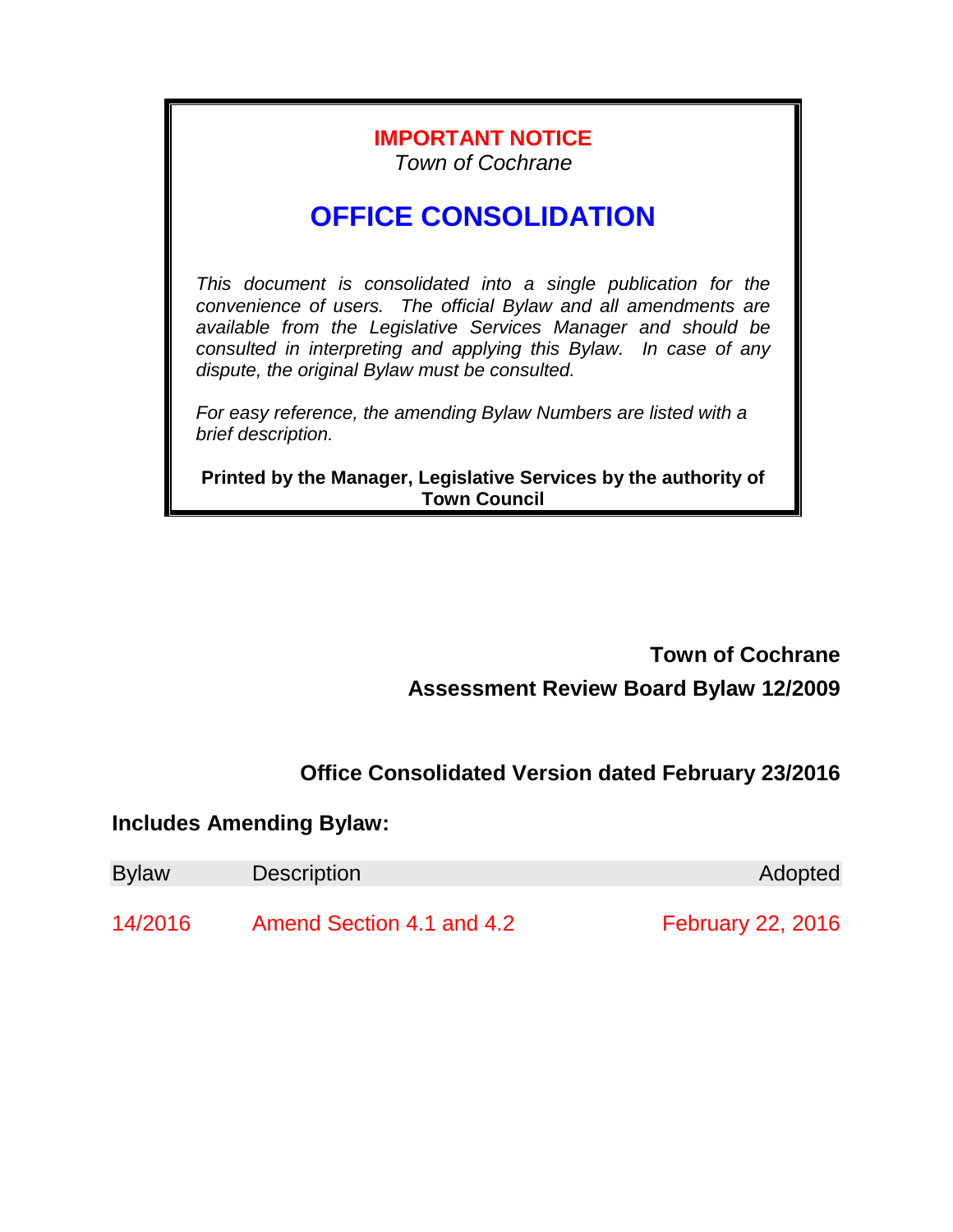## **TOWN OF COCHRANE BYLAW 12/2009**

#### **Being a bylaw of the Town of Cochrane, in the Province of Alberta, to establish Assessment Review Boards.**

#### **WHEREAS** the Municipal Government Act, S.A. 2000, Chapter M-26, as amended, requires the establishment of Assessment Review Boards;

#### **NOW THEREFORE THE MUNICIPAL COUNCIL OF THE TOWN OF COCHRANE, IN THE PROVINCE OF ALBERTA, DULY ASSEMBLED, HEREBY ENACTS AS FOLLOWS:**

#### **1. TITLE**

1.1 This Bylaw may be cited as the "Assessment Review Board Bylaw".

#### **2. DEFINITIONS**

- 2.1 In this Bylaw:
	- (a) "Member" means a Member of an Assessment Review Board duly appointed by Council or the Province, in accordance with the Municipal Government Act;
	- (b) "Regional Pool" means a group of Assessment Review Board members duly appointed by the Councils of municipalities participating in a joint regional agreement.

#### **3. ASSESSMENT REVIEW BOARDS**

- 3.1 Council hereby establishes the following Assessment Review Boards for the Town of Cochrane:
	- (a) Local Assessment Review Board No. 1 that shall consist of one (1) member;
	- (b) Local Assessment Review Board No. 2 that shall consist of three (3) members;
	- (c) Composite Assessment Review Board No. 1 that shall consist of one (1) member; and
	- (d) Composite Assessment Review Board No. 2 that shall consist of three (3) members.
- 3.2 The Assessment Review Boards shall carry out the duties and responsibilities as set out in the Municipal Government Act and Assessment Complaints Regulation.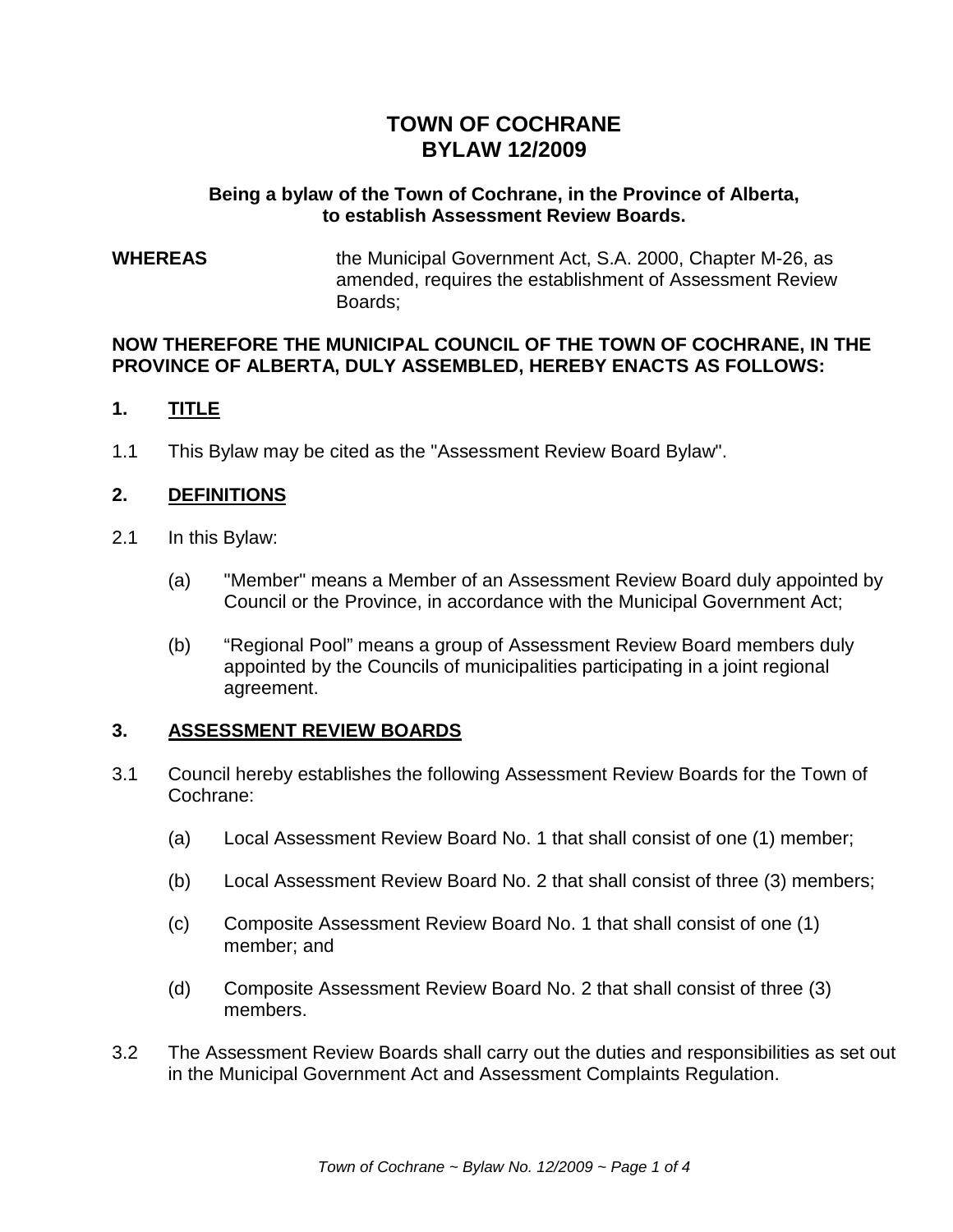#### **4. MEMBERSHIP**

- 4.1 Members shall be appointed to the Regional Pool at time of appointment by Council to the Town of Cochrane Assessment Review Board. (Bylaw 14/2016)
- 4.2 Membership terms will be set by Council at time of appointment. (Bylaw 14/2016)
- 4.3 All membership vacancies shall be advertised to request formal submission of applications.
- 4.4 Appointments of members will be made from those applicants responding on a timely basis to the advertised need.
- 4.5 Appointments to be made through a secret ballot vote by Council with the candidate, or candidates, receiving the highest number of votes being appointed by resolution of Council if the majority of Council voted in favor of that candidate.
- 4.6 There will be no automatic succession appointments.
- 4.7 Council delegates authority to the Chief Administrative Officer to assign duly appointed members from the Regional Pool to the established Assessment Review Boards, as required.
- 4.8 Members shall be compensated as set out in Schedule 'A' to this Bylaw.

#### **5. COMPLAINT FEES**

5.1 Complaint fees are as set out in Schedule 'B' to this Bylaw.

#### **6. GENERAL MATTERS**

6.1 This Bylaw comes into full force and effect on January  $1<sup>st</sup>$ , 2010.

Read a First Time December 14, 2009

Read a Second Time December 14, 2009

Read a Third Time December 14, 2009

Mayor

\_\_\_\_\_\_\_\_\_\_\_\_\_\_\_\_\_\_\_\_\_\_\_\_\_\_\_\_ Municipal Clerk

\_\_\_\_\_\_\_\_\_\_\_\_\_\_\_\_\_\_\_\_\_\_\_\_\_\_\_\_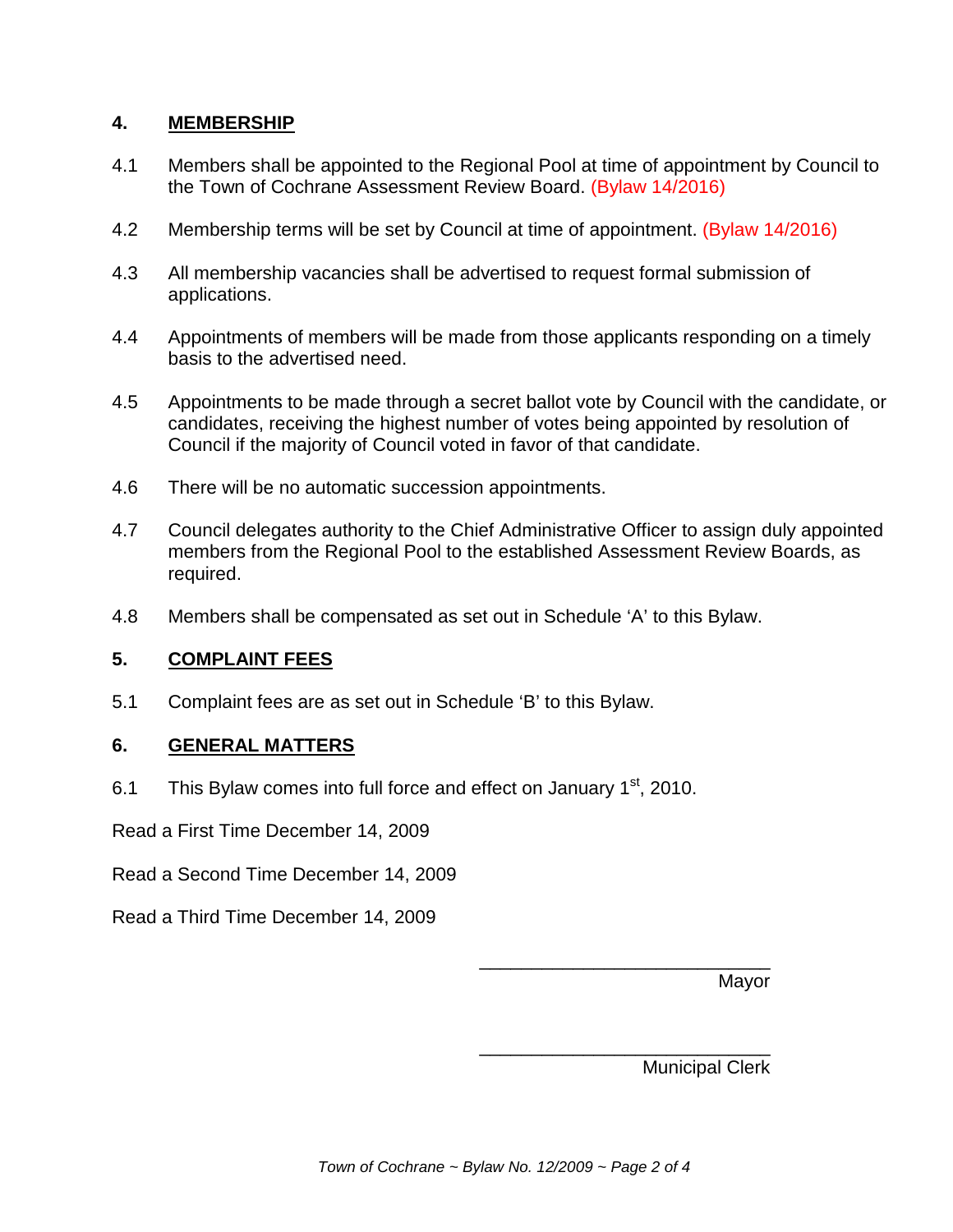## **Town of Cochrane Bylaw No. 12/2009 ~ Assessment Review Board Schedule 'A'**

- 1. Remuneration for Assessment Board members participating in hearings shall be as follows:
	- 1.1. Chair
		- $\bullet$  \$219 up to 4 hours;
		- **\$383 for 4 hours up to 8 hours;**
		- $\overline{\phantom{0}}$  \$601 over 8 hours.
	- 1.2 Member
		- $\bullet$  \$164 up to 4 hours;
		- **\$290 for 4 hours up to 8 hours;**
		- **\$427 over 8 hours.**
- 2. Reimbursement for costs incurred to attend the required Assessment Review Board training shall be at the rates in effect at the time for Town of Cochrane employees.